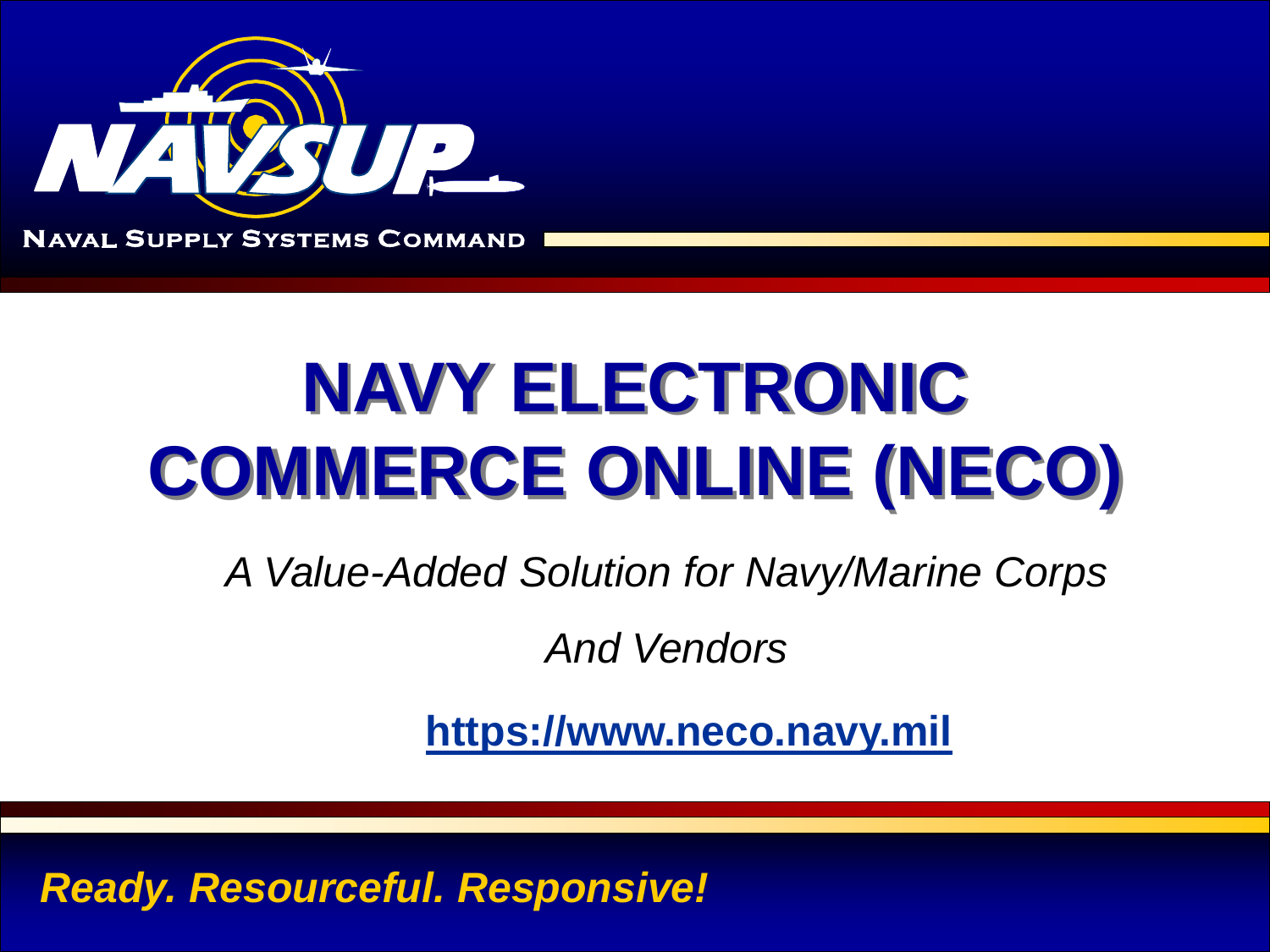

## *NECO Capabilities*

**NAVAL SUPPLY SYSTEMS COMMAND** 

- **NECO is an integral part of End-to-End Paperless Process**
- **Supports Navy and Marine Corps worldwide and is available to all Services and Activities**
- **Provides seamless service to Buyers for posting Solicitations, Directed Solicitations, Synopses and Receipt of Offers**
- **Provides paperless delivery of Awards and Modifications**
- **Provides interfaces to FBO, SPS, ITIMP, OTS, DAASC, MOCAS, IRPODS**
- **Allows Buyers to post Solicitations with estimated values of less than and greater than 25K**
- **NECO performs a Security Key Word Review on all uploaded Solicitations**
- **EuroNECO and AsiaNECO support OCONUS Activities**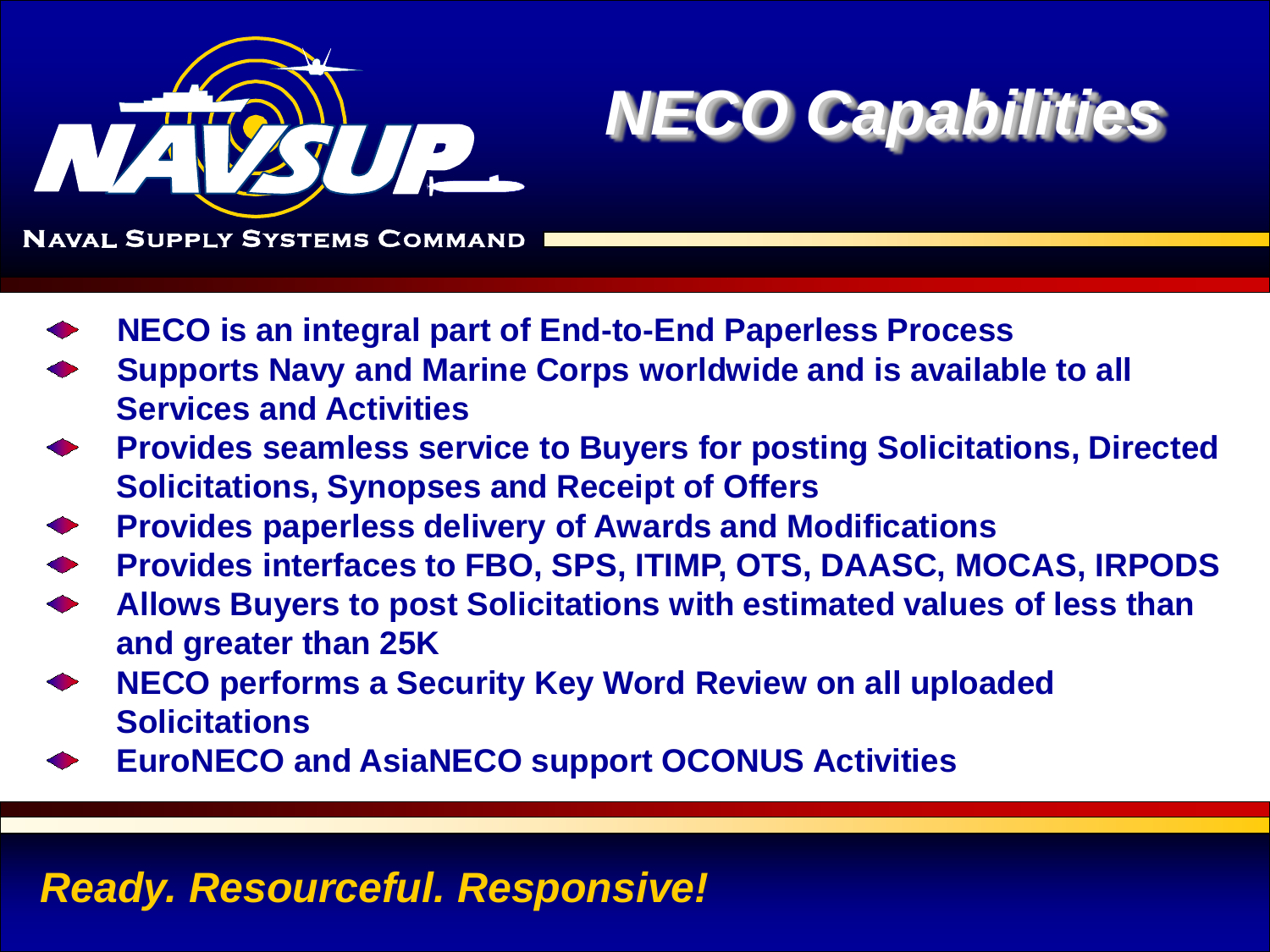

### *NECO Capabilities*

**NAVAL SUPPLY SYSTEMS COMMAND** 

- **Provides Vendors access to all Procurement Opportunities, receipt of new postings pushed daily based on customized Vendor registration**
- **Vendors have the ability to Submit a Bid electronically via EDI or the NECO website for secure delivery to the Buyer, this at no cost to the Vendor**
- **Help Desk/Customer Support Service for both calls and emails**
	- **NECO / EuroNECO / AsiaNECO**
	- **Assist Buyers with FBO load problems**
	- **Assist Buyers with FBO TDP Document Uploads (former FedTeDS)**
	- **FedBizOpps registration assistance for Navy**
	- **Provide Vendors Help Desk/Customer Support calls/emails**
	- **Create and maintain both Buyer and Vendor Guides**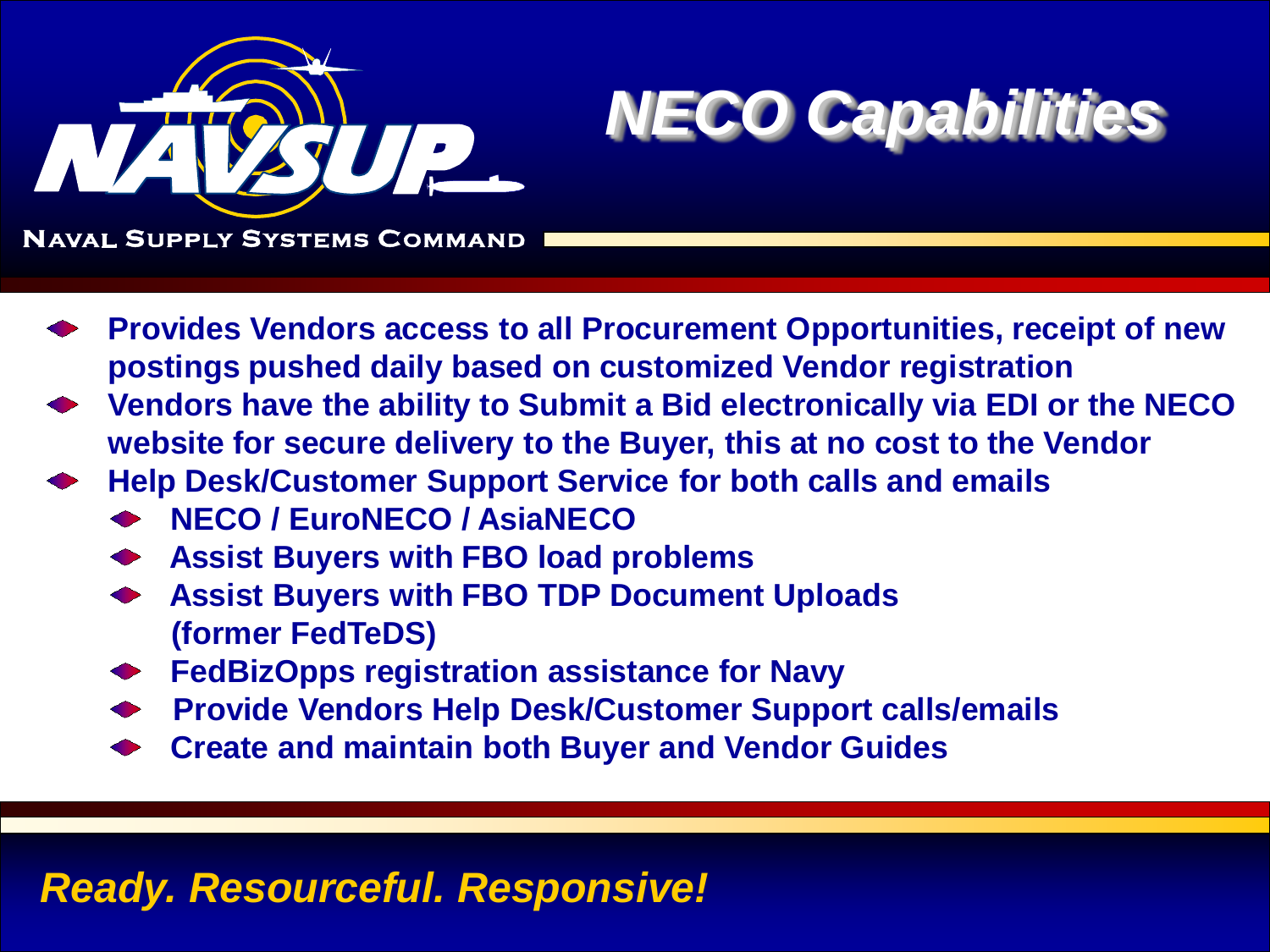

## *NECO Capabilities*

**NAVAL SUPPLY SYSTEMS COMMAND** 

- **Outreach function – Conferences, Exhibiting Venues**
	- **Buyer Training and Vendor Training**
	- **Refer customers to both FBO and NECO!**
- **Residing on NECO are additional Navy Initiatives:**
	- **ROMII (Resale Operations Management), part of NEXCOM's Ships Store Program Office**
	- **CAV (Commercial Asset Visibility)**
	- **NAVSUP Customer Survey**

**More than just a posting system!**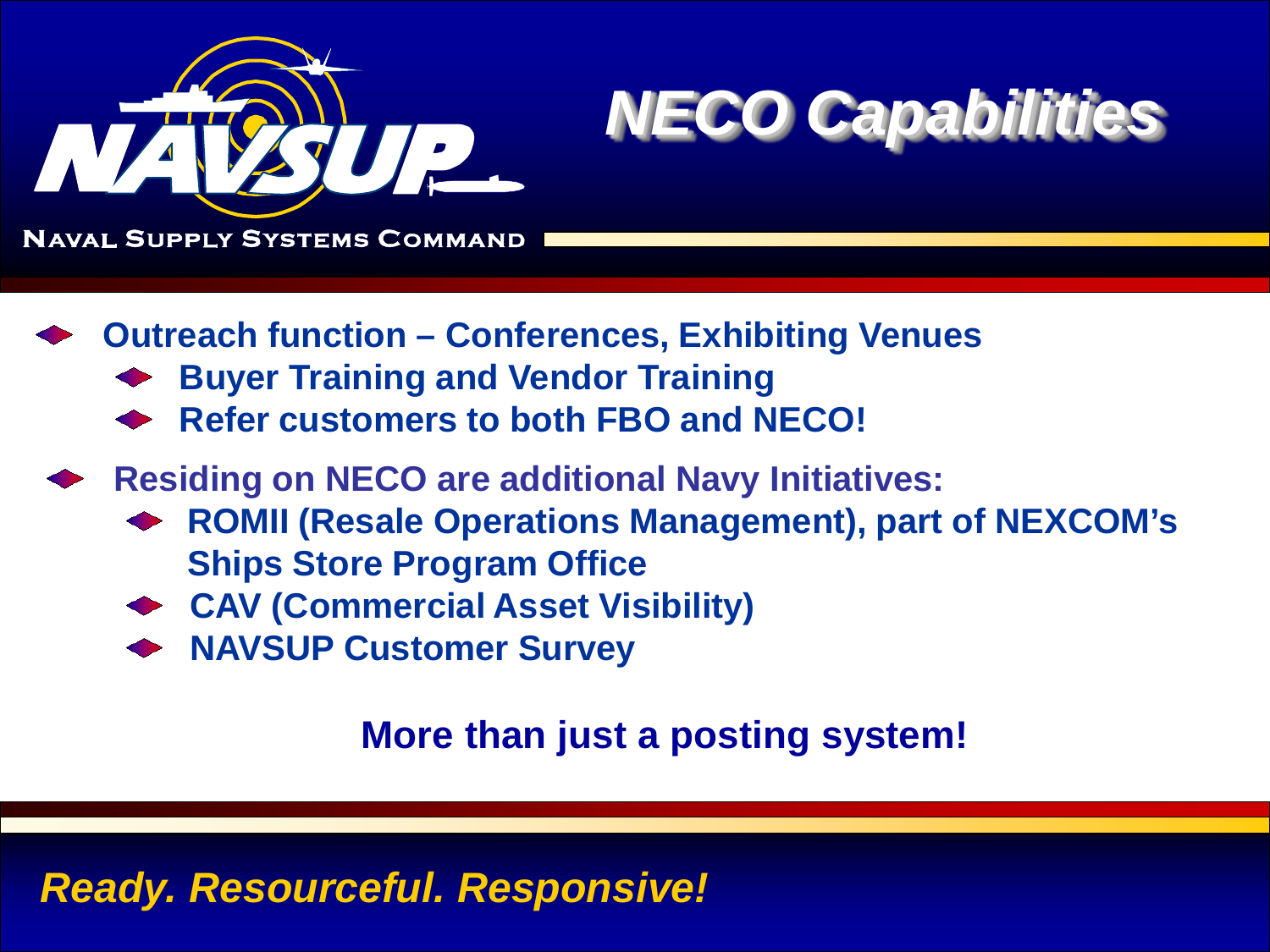

## *Current Activity & Accomplishments*

**NAVAL SUPPLY SYSTEMS COMMAND** 

- **NECO utilizes webMethods B2B Integrator Ver 6.5**
- **NECO Web uses Microsoft Asp.net - Ver 3.0, communicating with Oracle 10.2.0.4 (10g)**
- **Supports current SPS versions using XML Solicitation and Bid processing**
- **Ability to send SPS an XML Bid File and process files as attachments, download files or SOWs with associated SPS Solicitations**
- **Implemented Recovery and Reinvestment Act of 2009**
- **Implemented J&A upload Functionality**
- **Conducted Buyer Training to over 1006 Buyers and 155 NAVFAC Activities worldwide**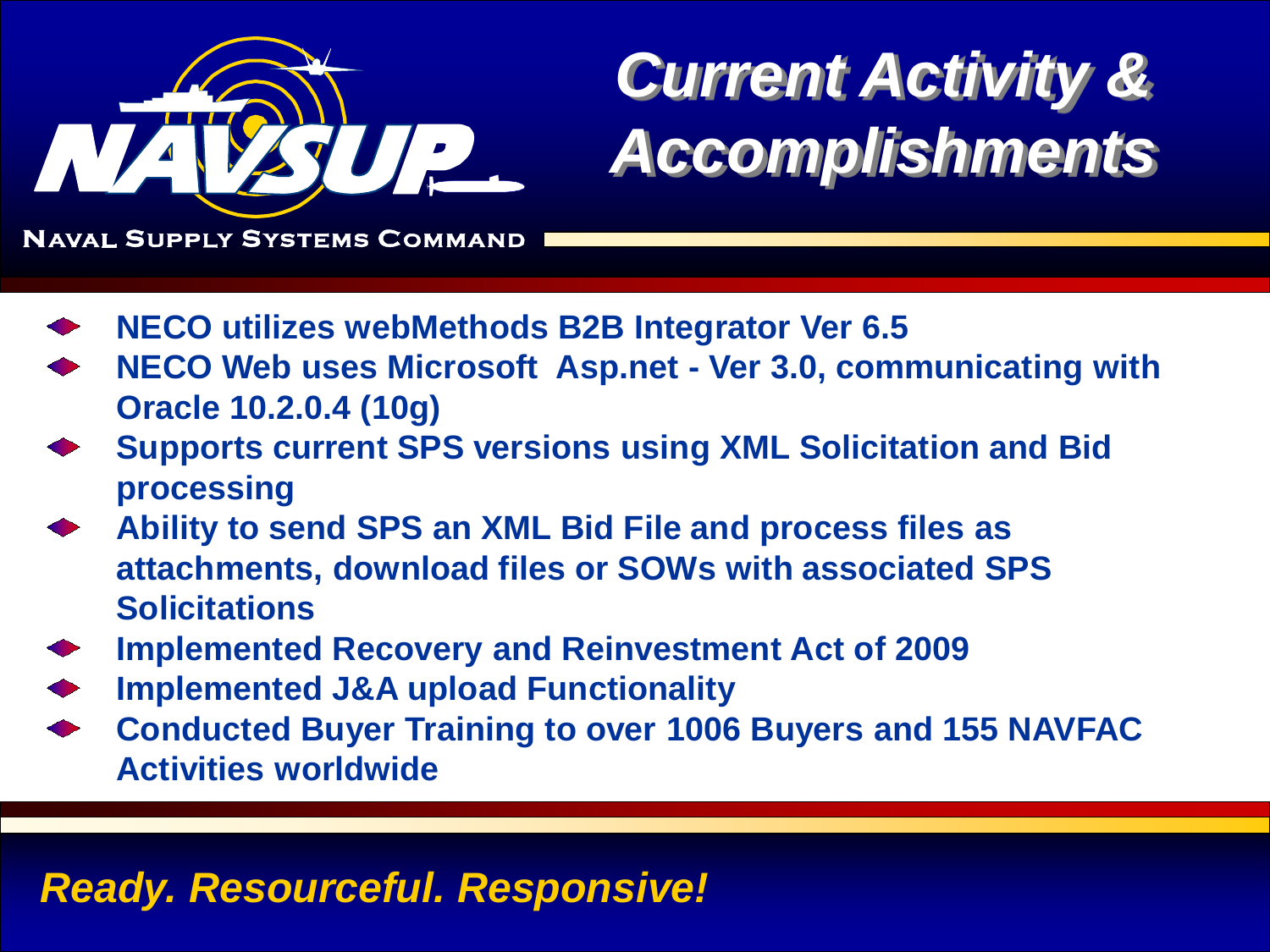

### *Current Activity & Accomplishments*

**NAVAL SUPPLY SYSTEMS COMMAND** 

- **Created a TDP Upload User Guide for Navy Buyers to upload Data Packages to FedBizOpps via the NECO interface due to FeDTeDs migration to FBO**
- **Implemented a Plan Holders List for NAVFAC Solicitations**
- **The PreSolicitation, Combined PreSolicitation/Solicitation, Sources Sought, and Special Notices Upload area now allows a Buyer to input a NAICS Code and a Set-Aside Code to the entry form**
- **Accordingly, Vendors will now be able to search Synopses by either NAICS/Set-Aside Codes.**
- **All NECO system interface SFTP**